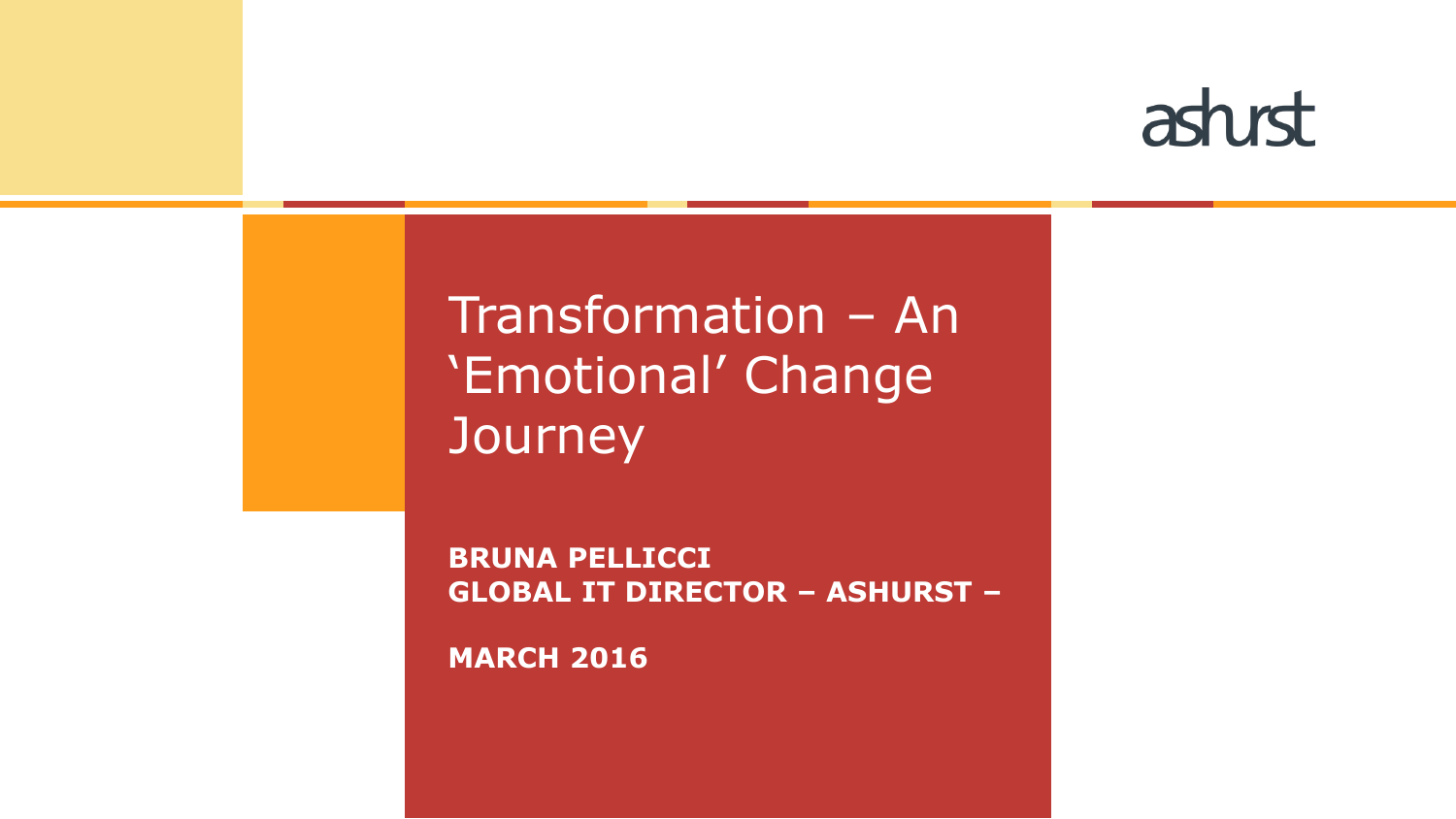#### Ashurst spans



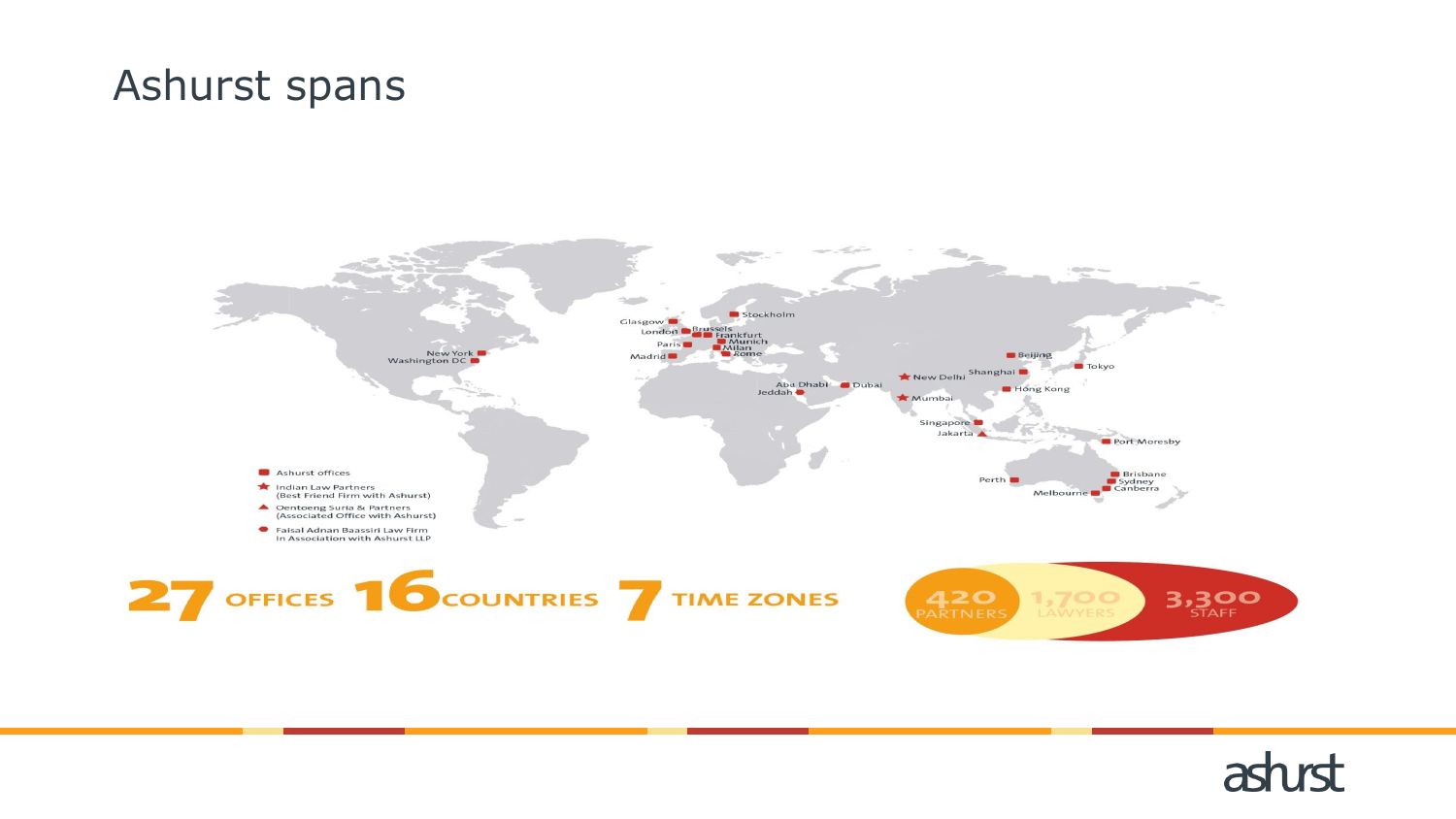### Largest offices – London, Sydney, Melbourne, Glasgow



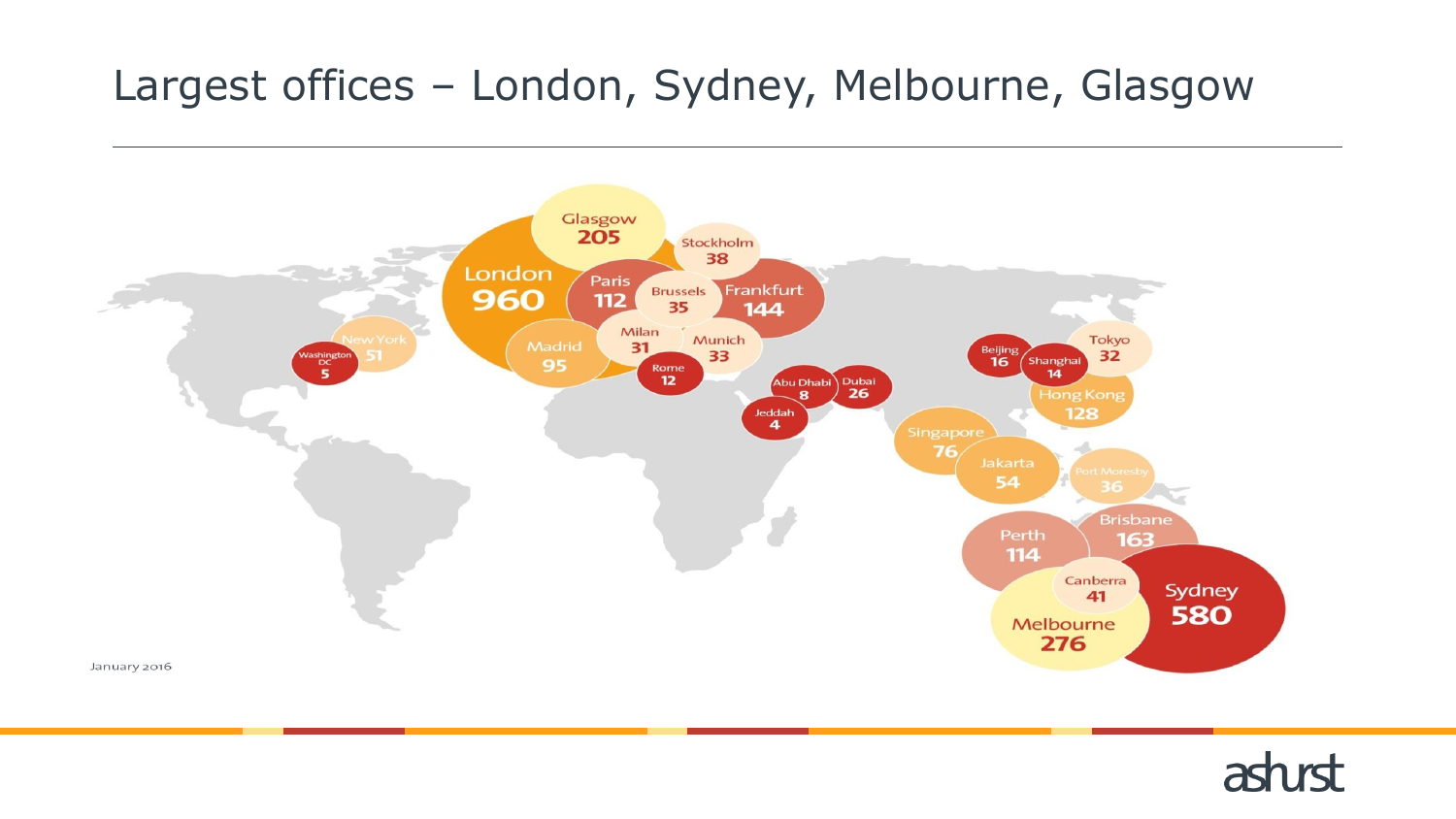- Office fit out by London team
- 35 IT roles moved to Glasgow
- Developers, Testers, Operations and Service Desk:
	- Team up and running in approx. 6 months
	- Now 50 strong, working globally
	- Making the most of the time difference  $24*7$
- Lync, video and voice conferencing essential

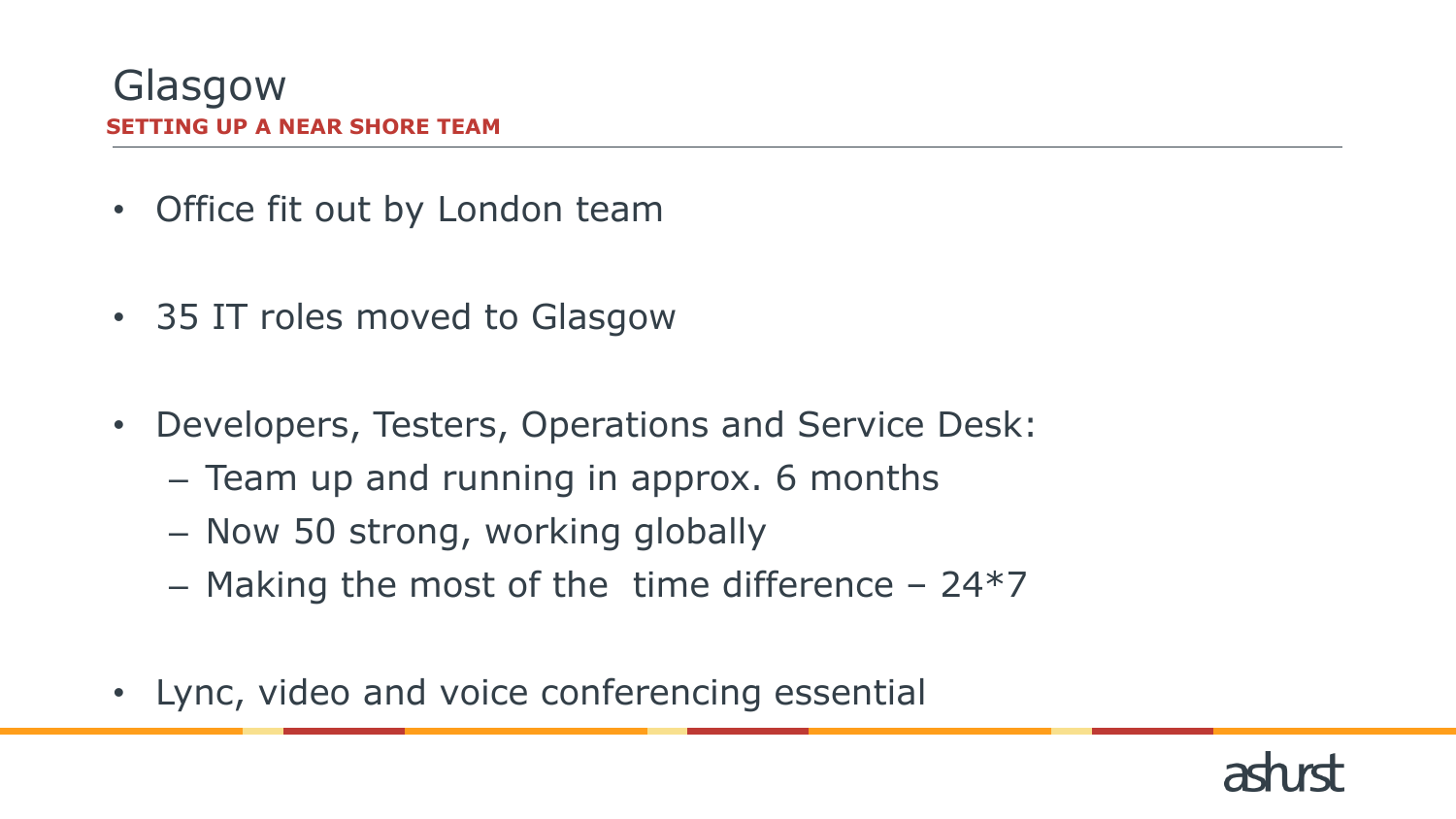#### **NOT A SWISS VEREIN** Full merger of Ashurst and Blake Dawson

- $2 * IT$  teams built the integrations to support the merger:
	- WAN links and firewalls
	- System integrations
	- Consistent brand templates
- Creation of Global IT Teams
- 3E, Intapp Open, Risk and Conflicts

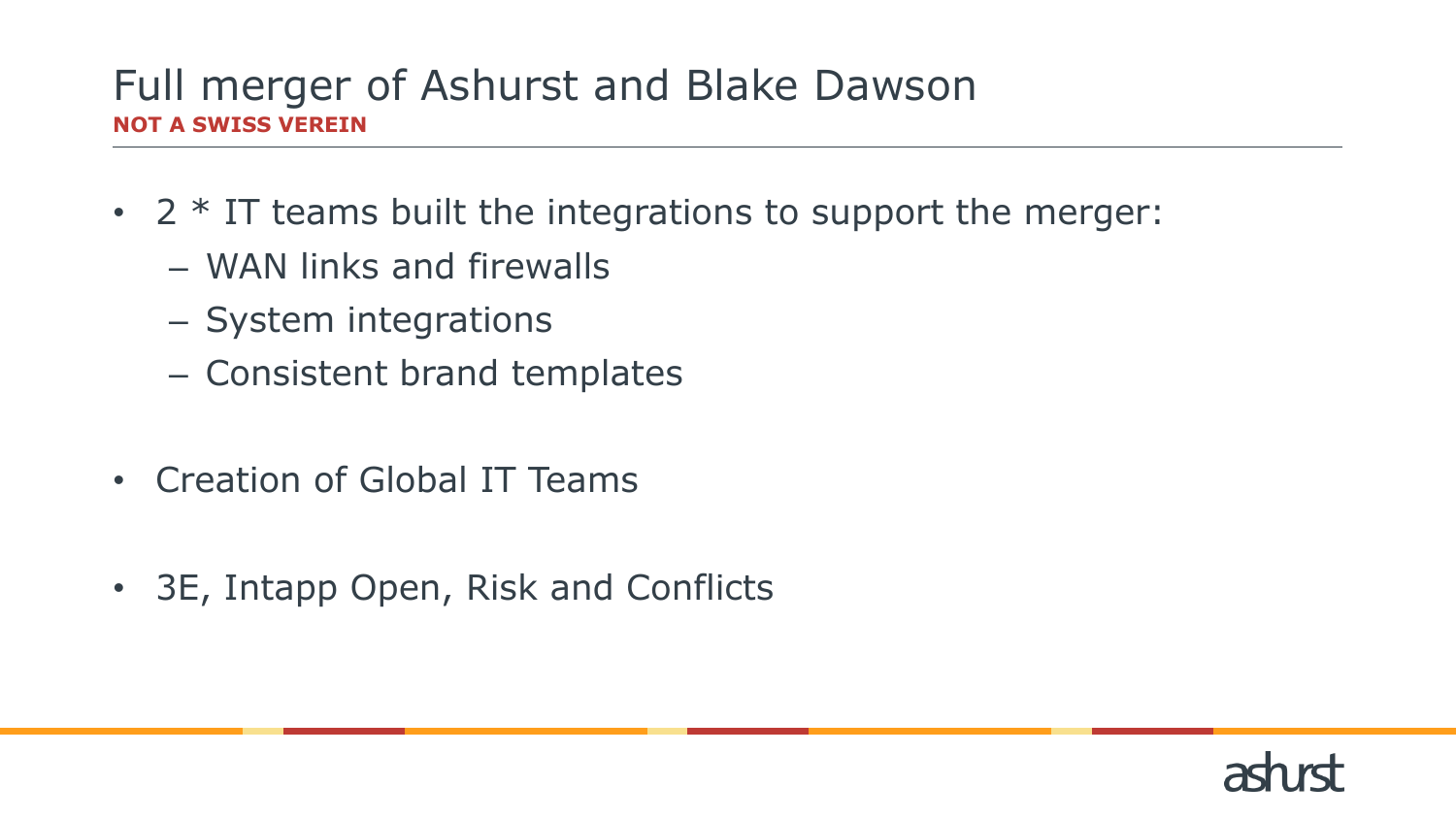### Fast pace of transformation and change

Intapp+Risk Secure Print 3E+PMS **GLASGOWMERGER** Pitch Aut<br>GlobalTeams: and Processes oracle **Emerging Leaders Programmesydney Office M** Industry Sectors Contract Express >Document Automation Assession Cycle Sydney DataCentre Intapp > Conflicts Sydney Technology Refresh Xref+Automated Proof Reading<br>Global Active Directory **Intapp+NBI** Appraisals LondonDataCentre South Africa+Document Production .ondonOfficeMove

- **TRANSFORMATION IS NOT EASY**
	- *An emotional and challenging change journey for all*

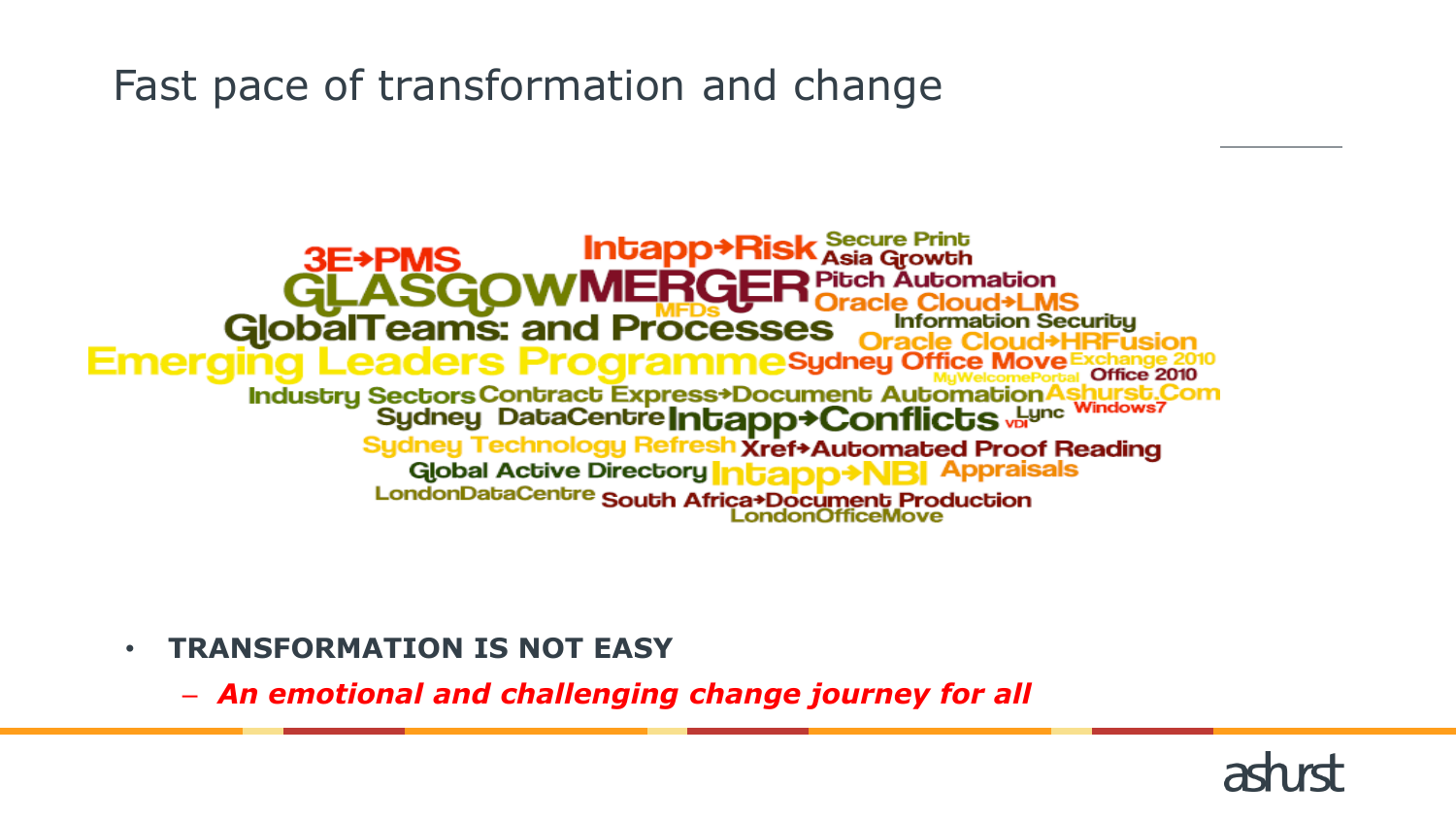## 'Emotional' Change Journey

#### **People change is about capturing hearts and minds to take people on an individual journey whilst embedding new ways of working**

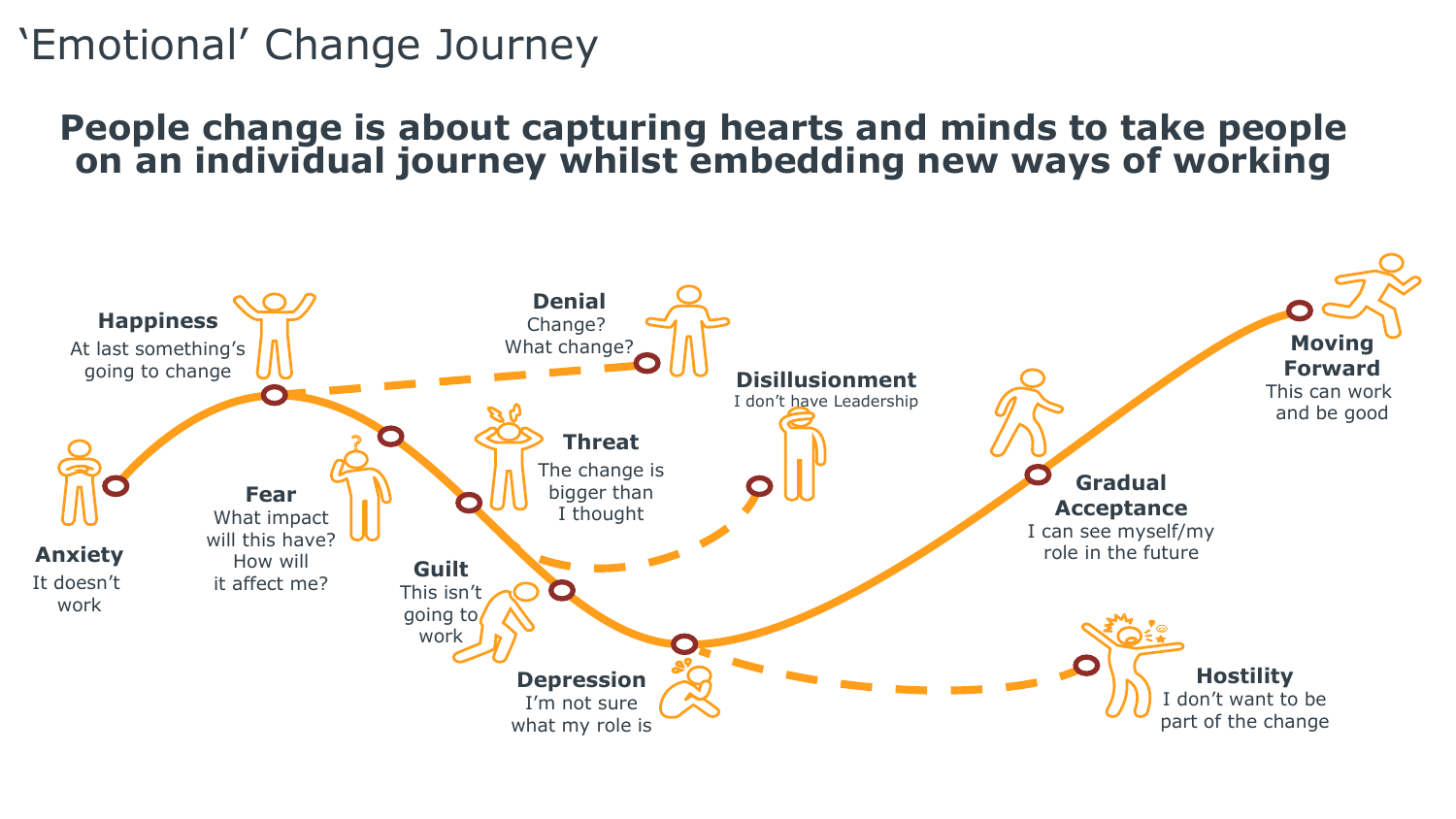- 1. Glasgow setting up and bedding in
- 2. Merger/Integration
- 3. Global transformation of business processes and infrastructure
- 4. A new firm wide strategy

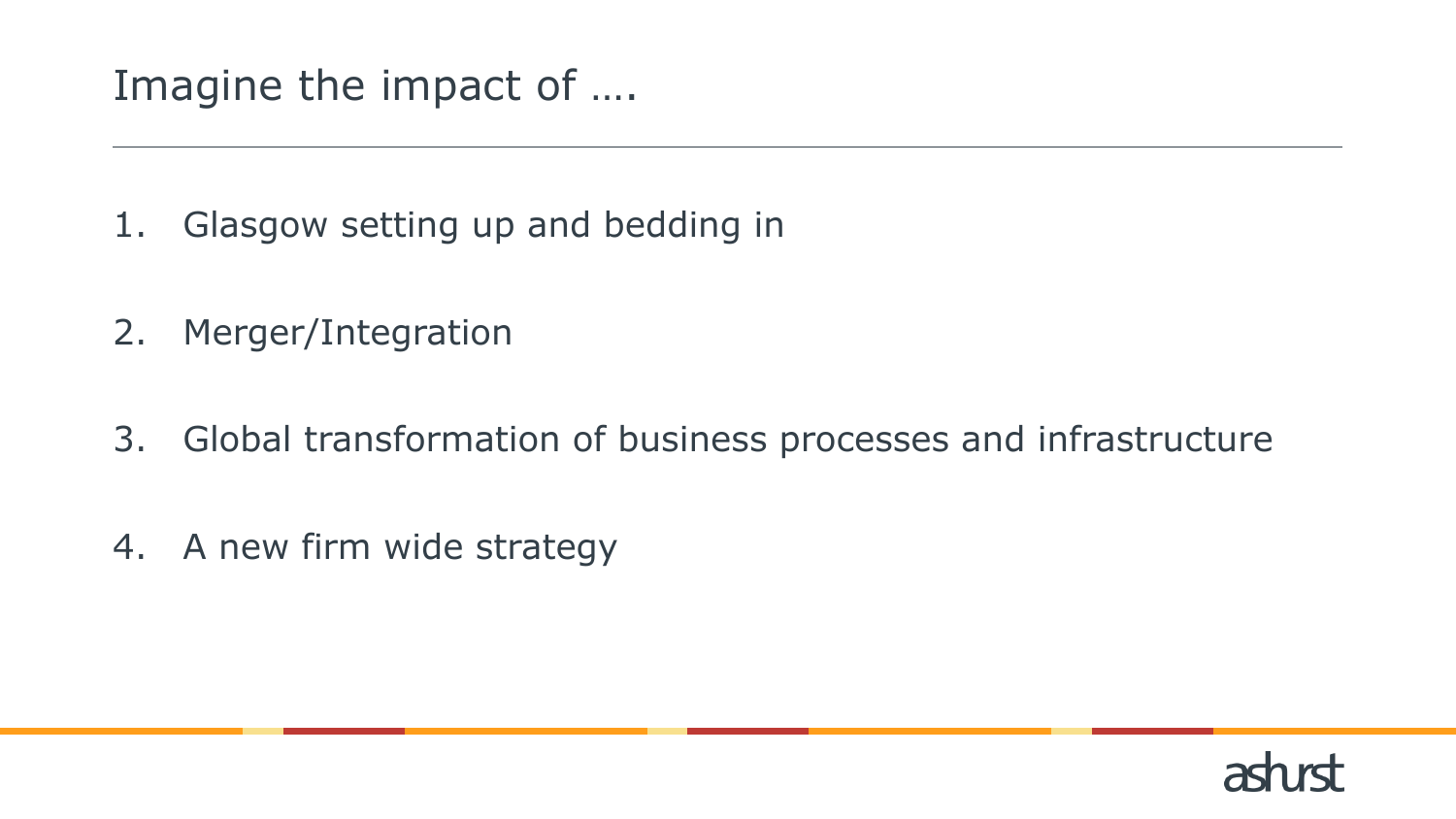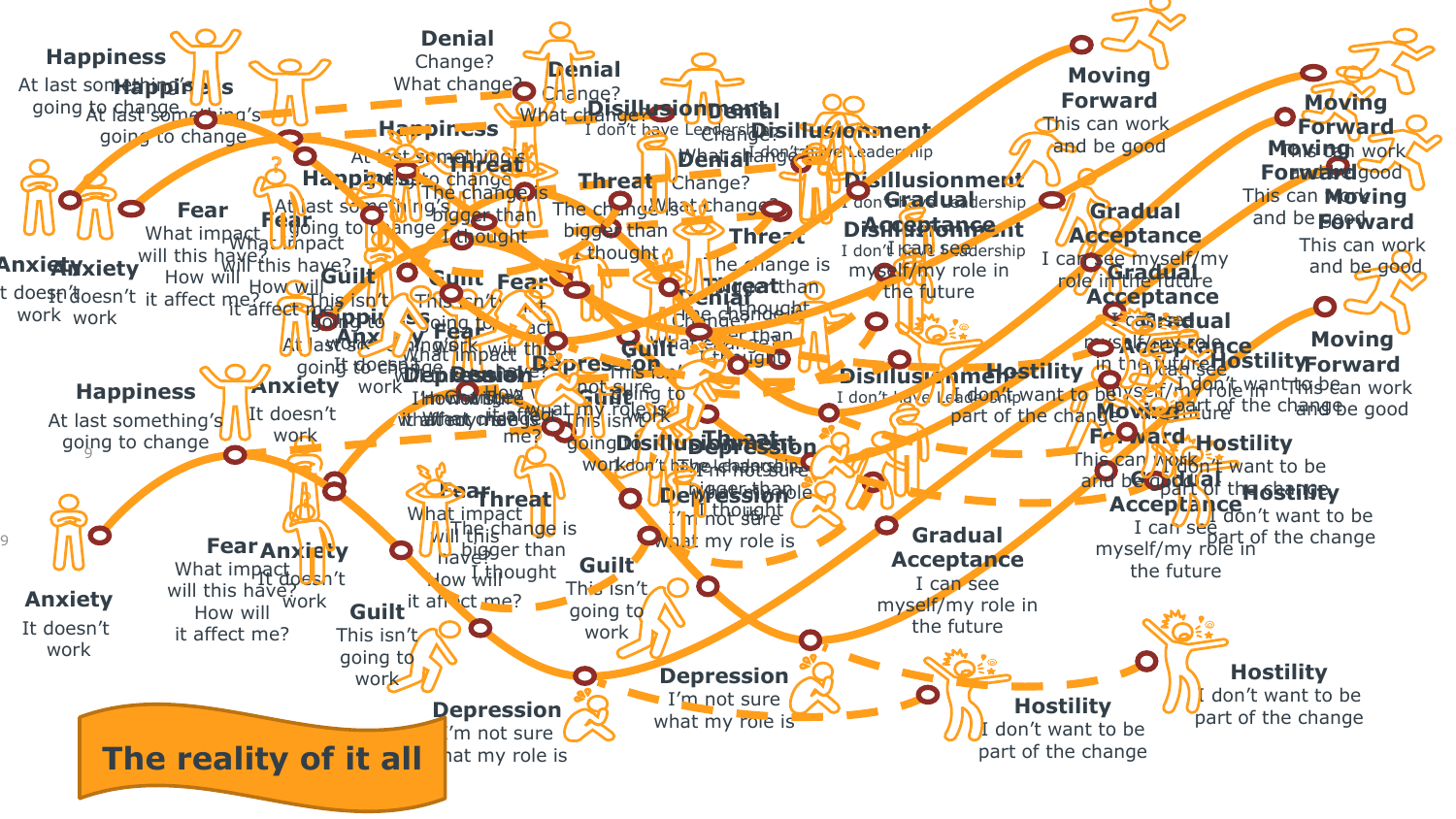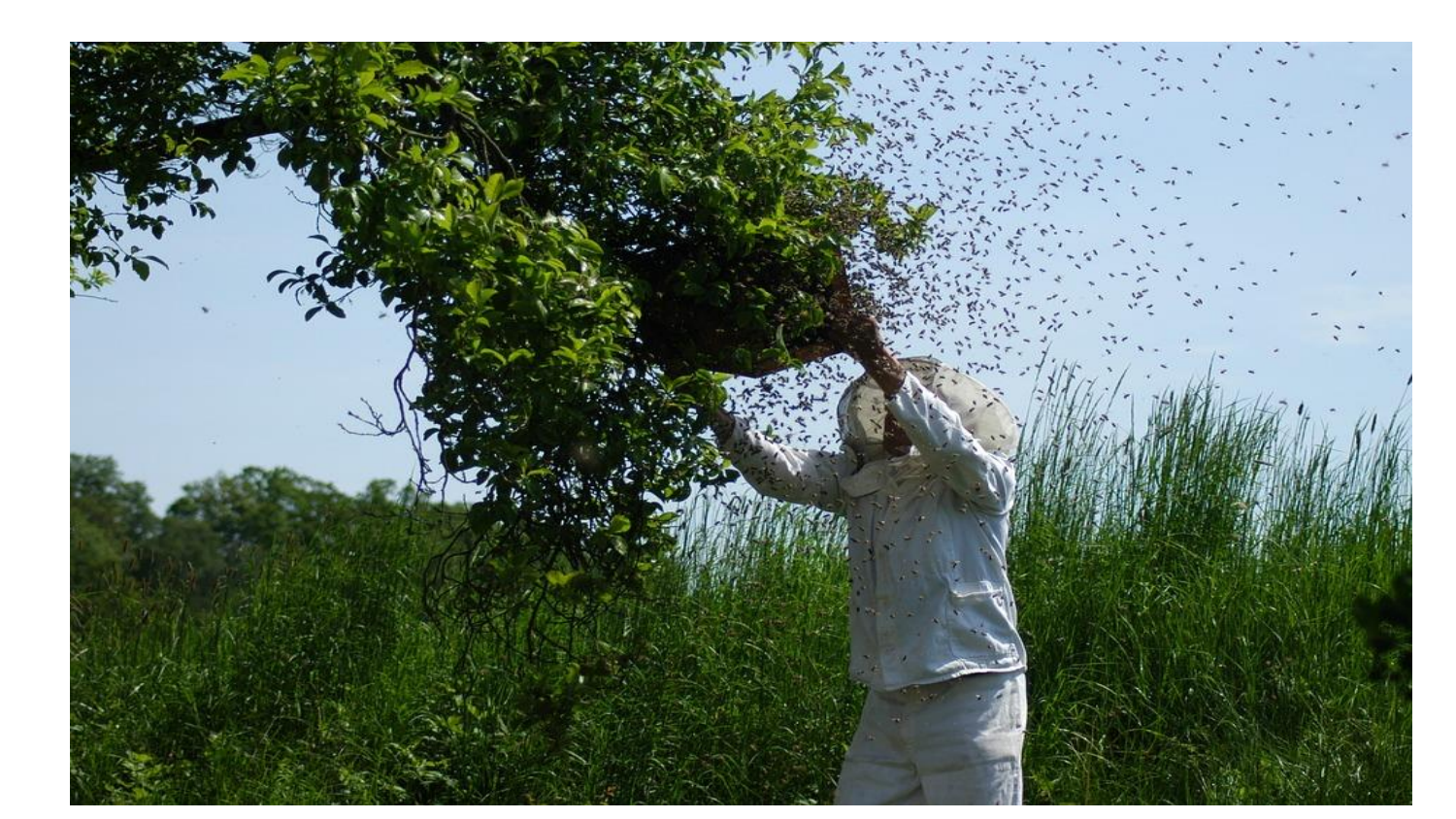## Fast forward 2 years (2016)

- 3 Key service hubs
	- Glasgow, London, Sydney
- One global IT team
	- One head of each discipline within IT
	- Global investment strategy
		- 3E, Intapp Open, Risk and Conflicts under development
- Working across geographies and time zones
- Always asking if it isn't global why do it?

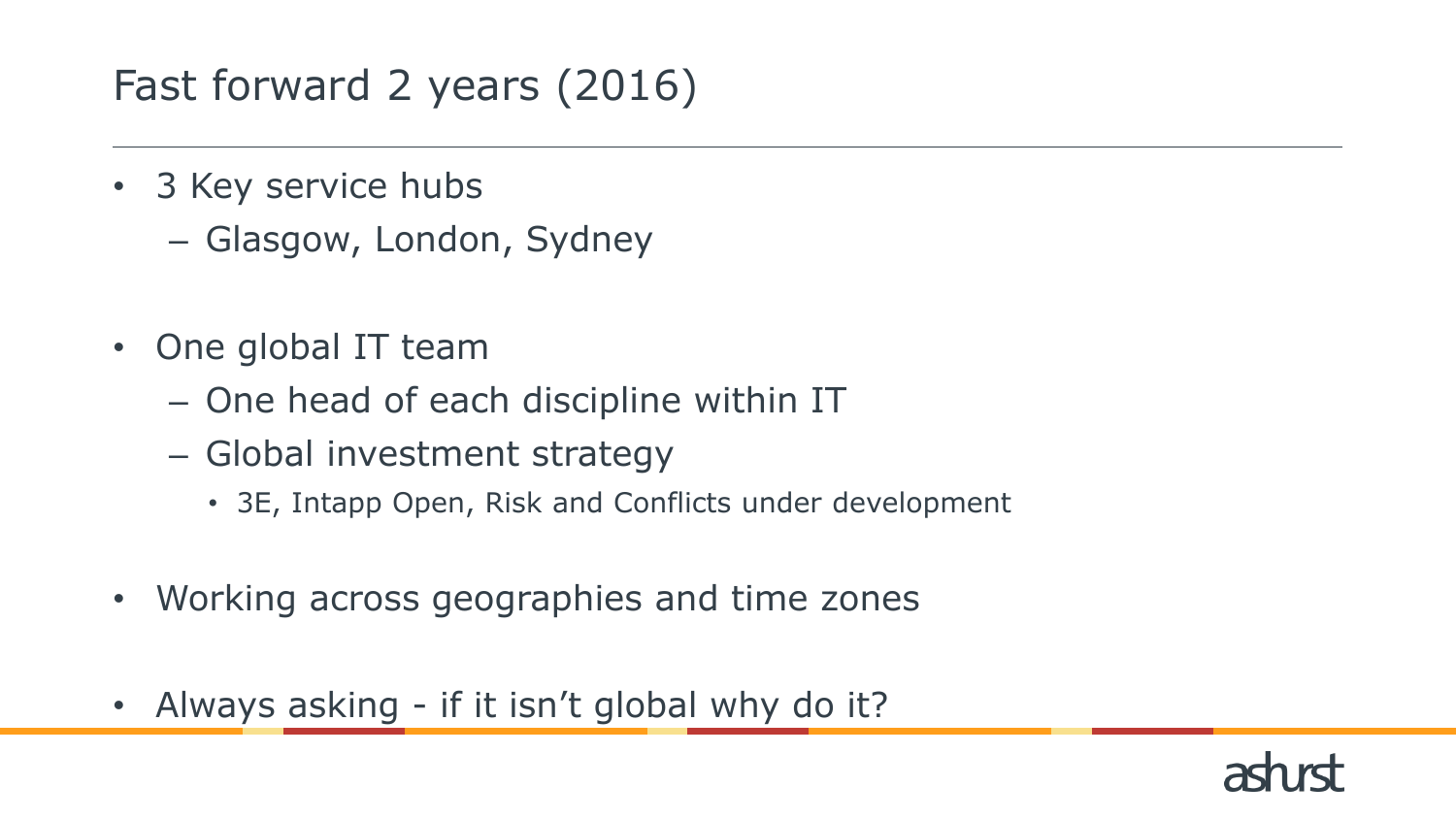#### Lessons learnt

**THINKING OF CONSOLIDATING THE TEAMS, SYSTEMS OR PROCESSES ON A LARGE SCALE?**

- TRANSFORMATION ... not a change
- PLAN, PLAN, PLAN and PLAN SOME MORE
- Run as a Business Change Programme, not an IT Programme
- BRING IN EXPERTS Programme Managers; Transformation and Change Experts
- Brace yourself and be prepared

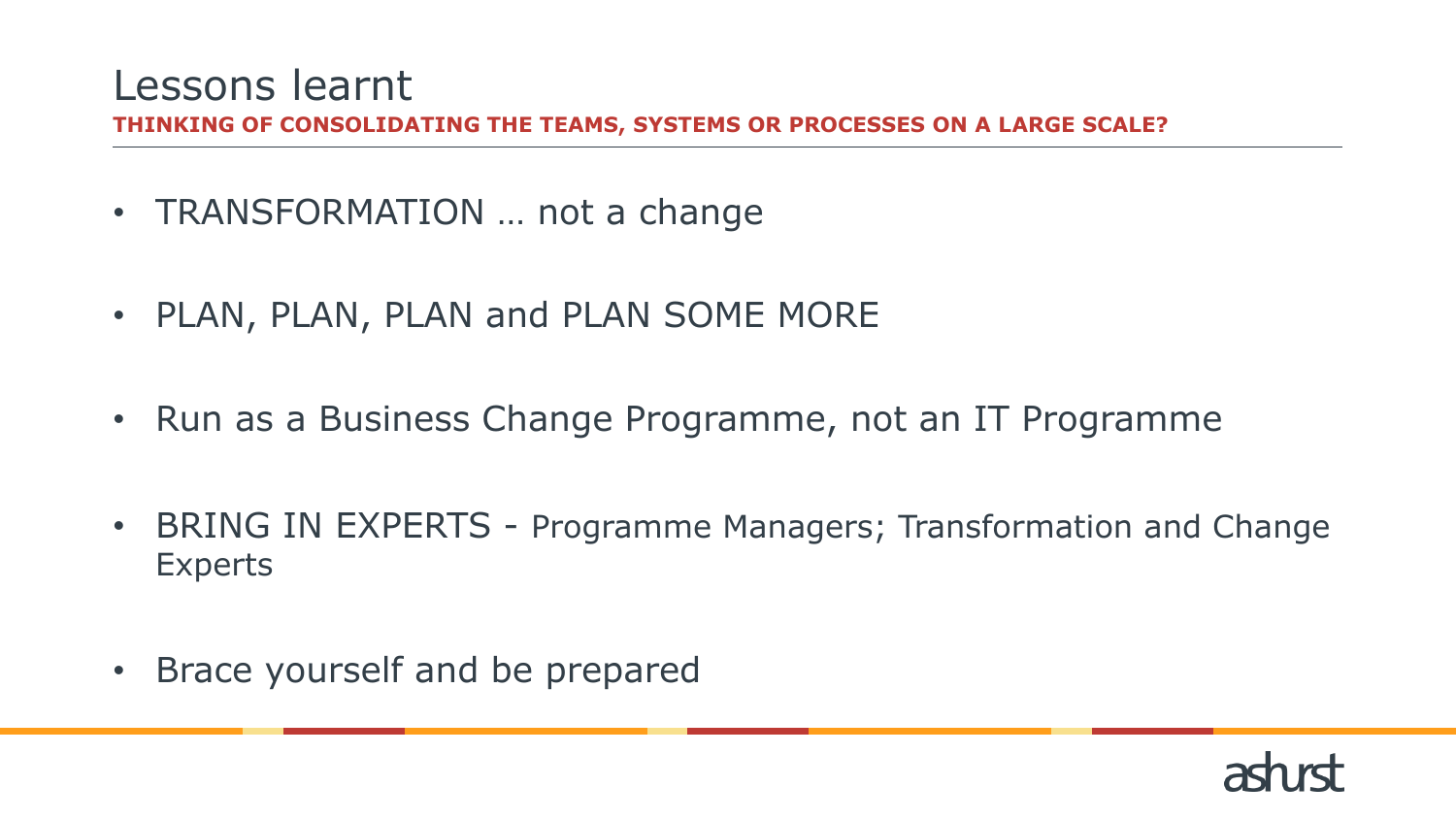- Extended working hours (global teams at each end of the world)
- That the most reliable of people might buckle
- Emotional outbursts, angst and happiness
- To lose the people you want to keep
- And no surprise … The IT might not do what it says on the tin

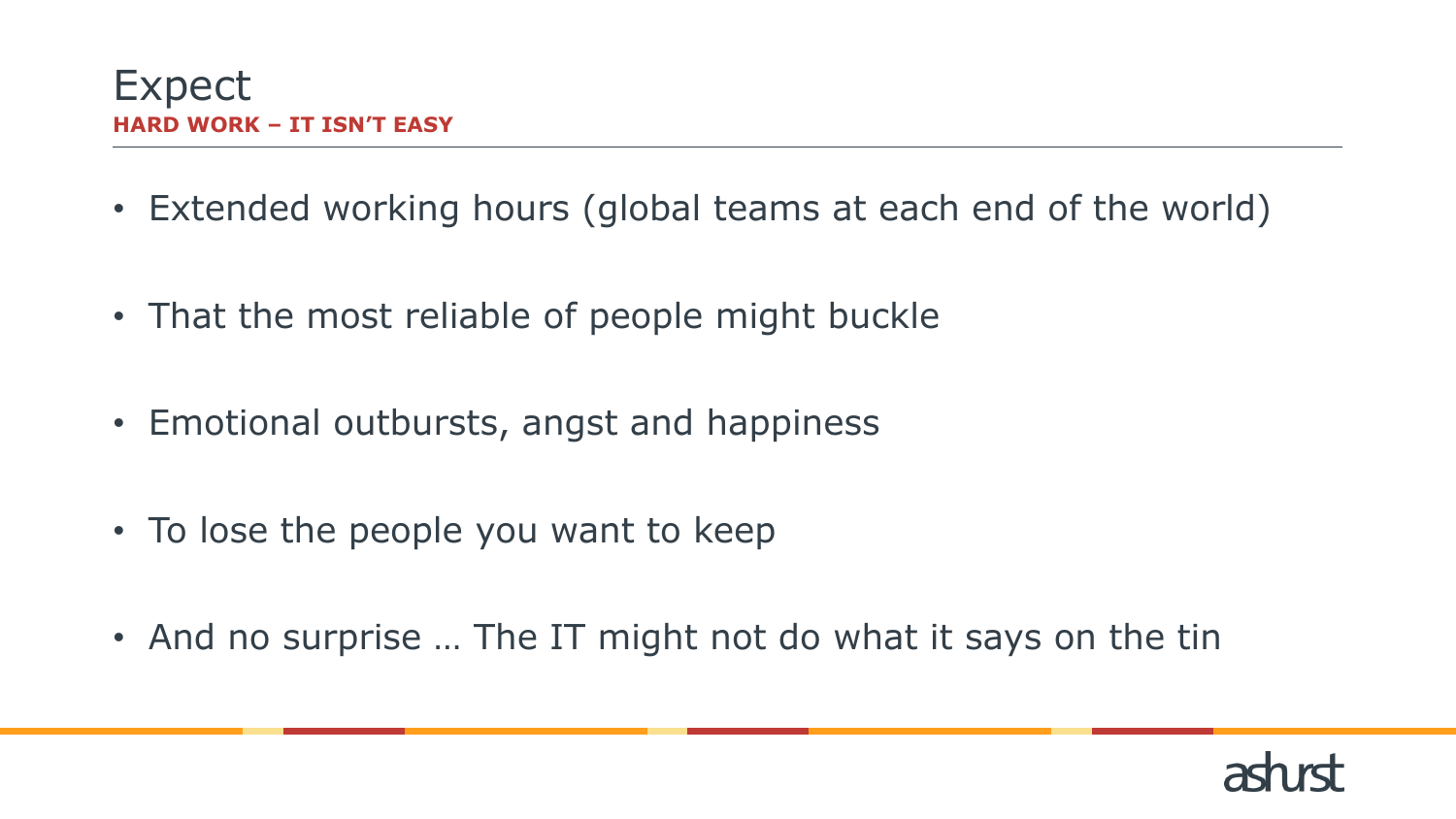## Keep calm and carry on

**TRANSFORMATION PROGRAMMES HAVE UPS AND DOWNS – NO ONE TELLS YOU ABOUT THE BAD DAYS**

- Make your good health a priority
- Never fail to be surprised
- Be resilient
- Don't give up and keep smiling  $\odot$
- It is all worth it when it starts to fit together

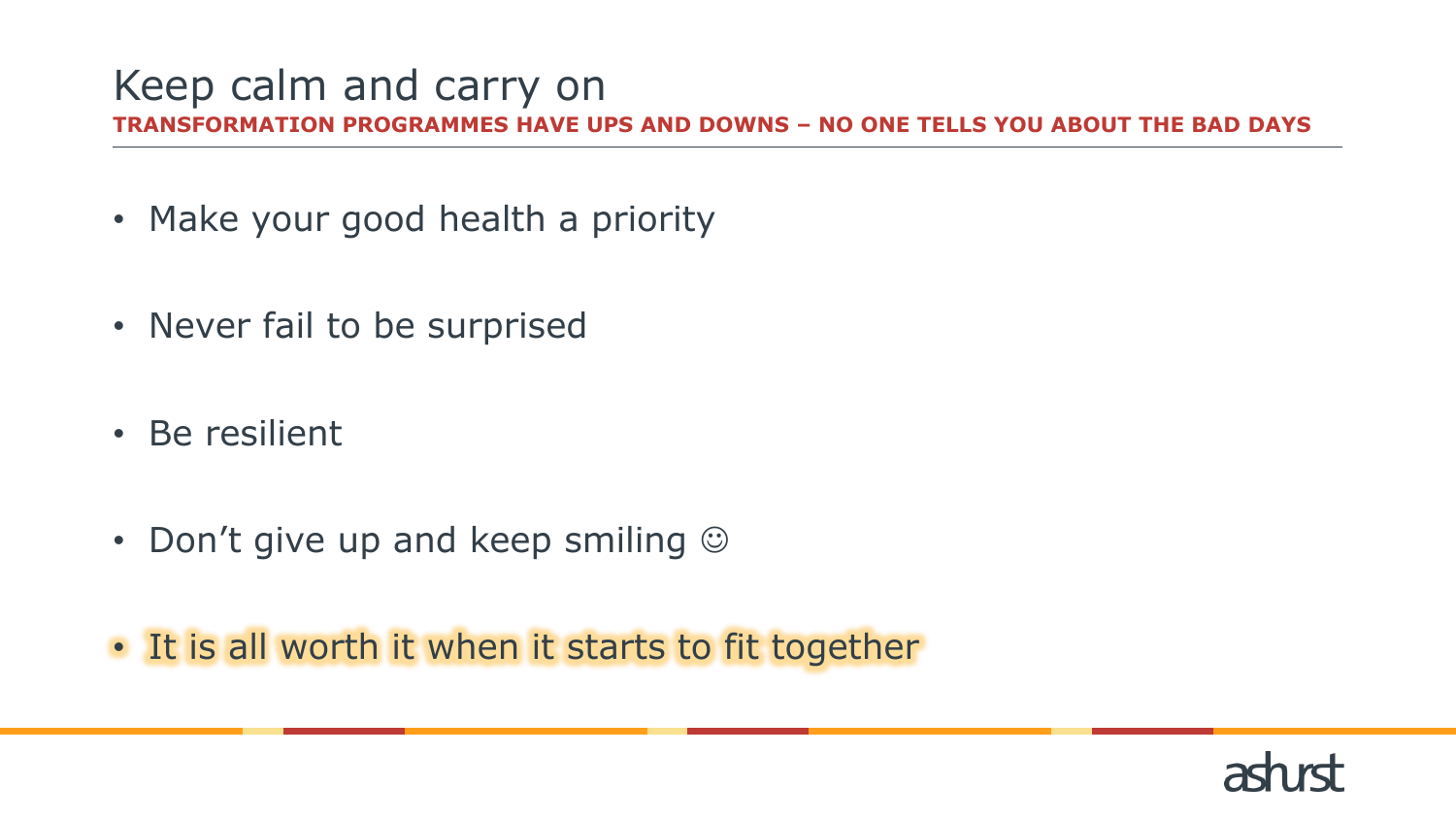#### **TECHNOLOGY IS DEVELOPING AT A RAPID PACE > USE IT TO MAKE A DIFFERENCE** Do not look back … keep an eye to the future

#### **Strive to be an IT team that helps transform, not one that upgrades systems**

- Invest where you get the 'most bang for your buck'
- Look to automation of business processes – The tools are better now than ever
- Do not do it just because everyone else is
- Open the technology tin, give it a poke and see if the contents are really there

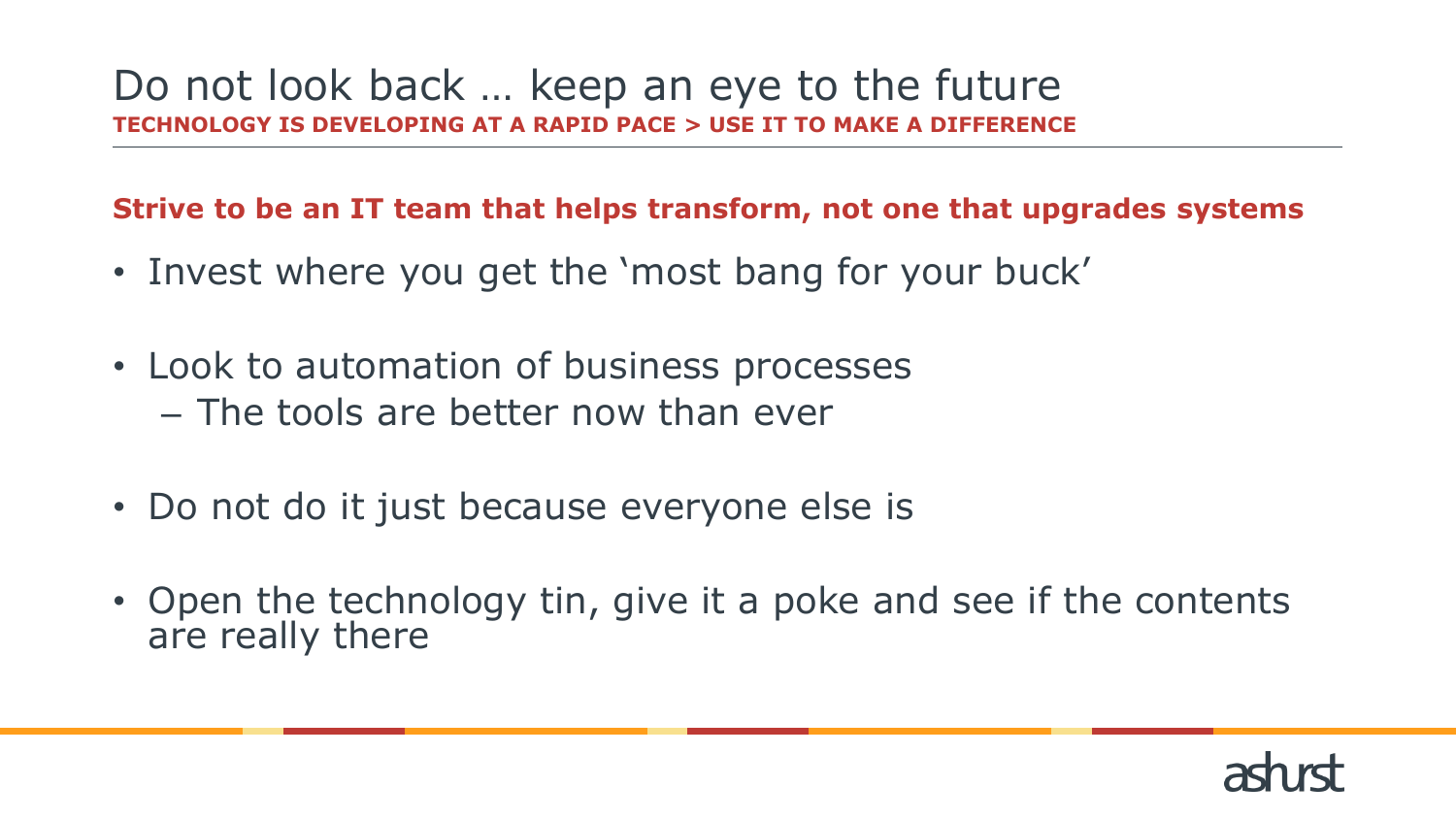# "Tomorrow belongs to those who can hear it coming"

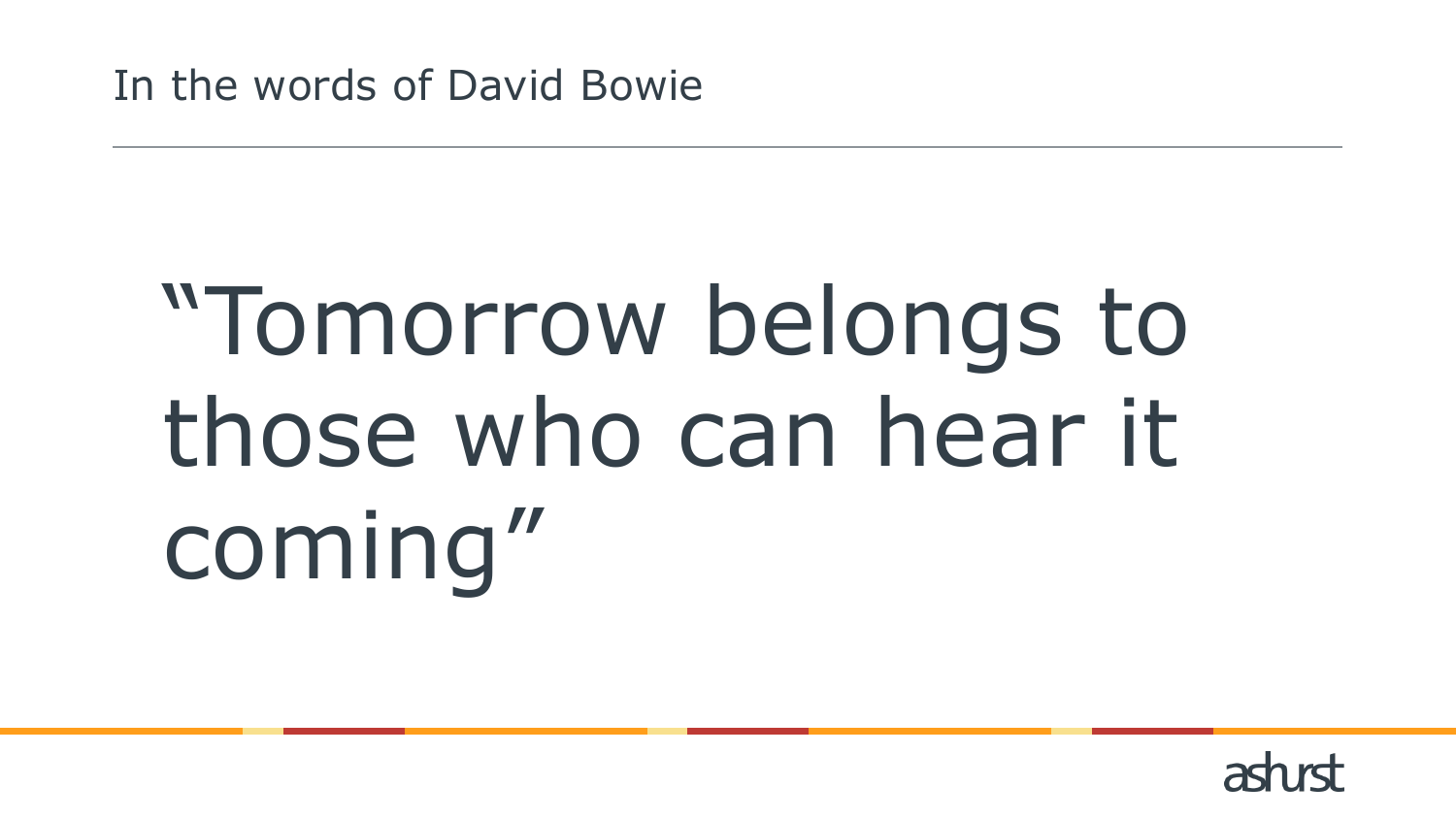## Questions ..............